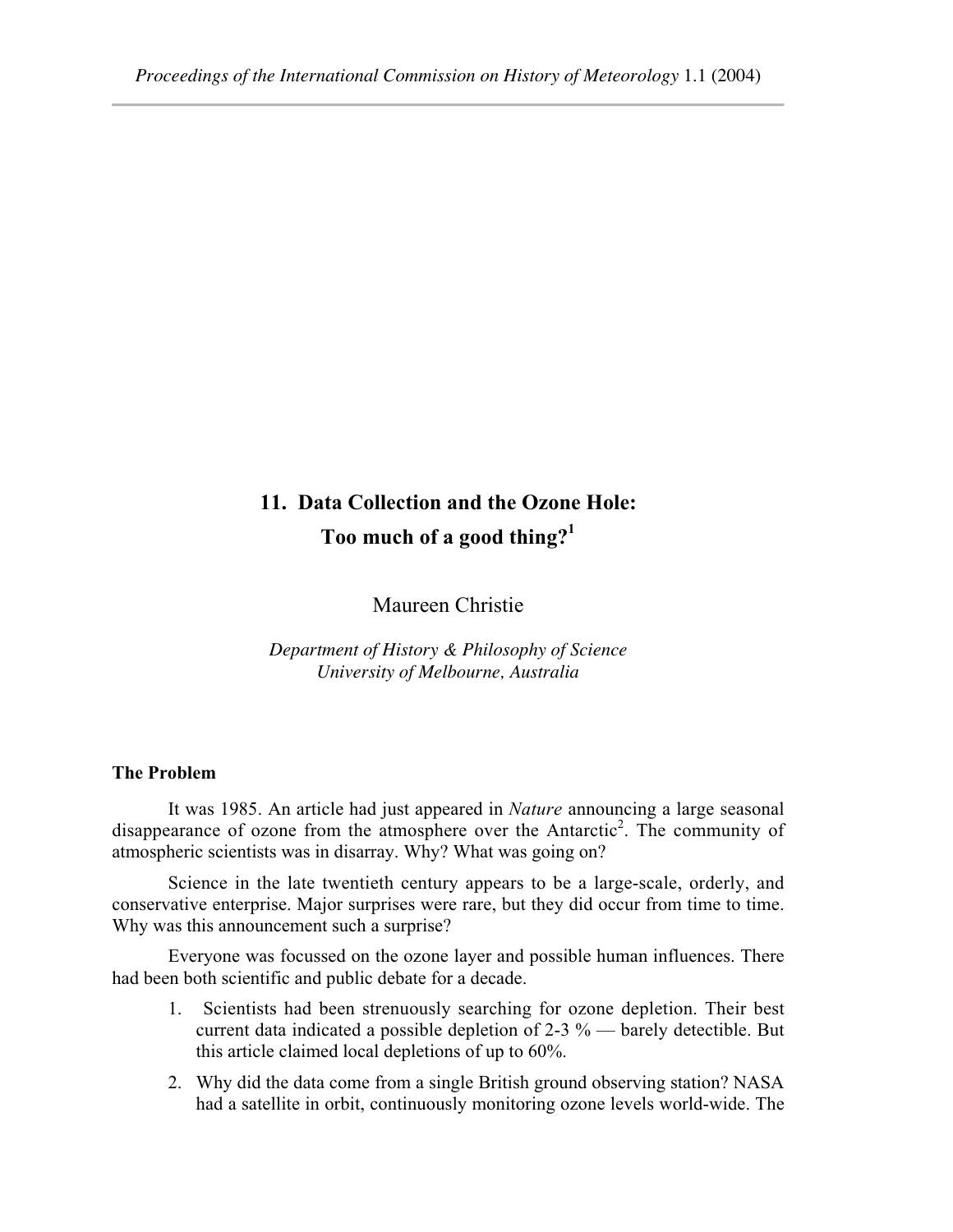British team leader was a good scientist, with a reputation for careful, conservative, and scholarly work. But he was not widely known as a leading atmospheric scientist. Those atmospheric scientists who knew Farman knew he would not lightly publish such an article; many did not know him.

- 3. A major new research effort had been put into investigations of stratospheric circulation and chemistry. Better understandings of chemical mechanism and atmospheric circulation, along with improvements in computer technology had been incorporated into the modelling. None of the models had indicated anything unusual happening in the Antarctic. Stratospheric reaction systems are largely light-driven. Everyone was expecting daytime in the upper tropical stratosphere as the likely place for active chemistry. Polar air in the lower stratosphere is second only to night-time for absence of ultraviolet light! It was regarded largely as a chemically inert reservoir.
- 4. The article shows an anomaly only in the Antarctic, only in the spring months, and only in years since 1977. A depletion that is both local and seasonal, and started quite suddenly in 1976 or 1977 was a surprise.
- 5. In the context of great scientific interest in stratospheric ozone, why did it take eight years for the announcement to be published? Four years of data collection — up to1980 — would have been enough to confirm that there was a persistent trend rather than just an anomalous season or two. The same four years could have been used for instrument calibration and re-checking, to rule out artefactual explanations. Why did the article not appear in 1981?

These issues, then, provide the focus of this article. Several important questions arise:

- ♦ Why did the publication take so long when everyone was looking so hard?
- ♦ Why had the announcement not come from the NASA satellite team, which was better resourced, and had been engaged in more intensive data collection?
- ♦ Why was the announcement made on the basis of data from a single ground station? There were over 200 such stations around the world, 17 of them in the Antarctic.

I will address these questions in reverse order.

# **Other Ground Stations**

A large network of ground stations for worldwide ozone monitoring was set up for the International Geophysical Year 1957-1958. But the initial enthusiasm waned. Funding for personnel and instrument maintenance and calibration fell away in many cases. Some stations were reporting ozone readings on an intermittent and irregular basis. Some had stopped and restarted at various stages. Some gave up altogether. When ozone depletion became an issue in the early 1970s, new stations joined the network, and some dormant programmes were resurrected.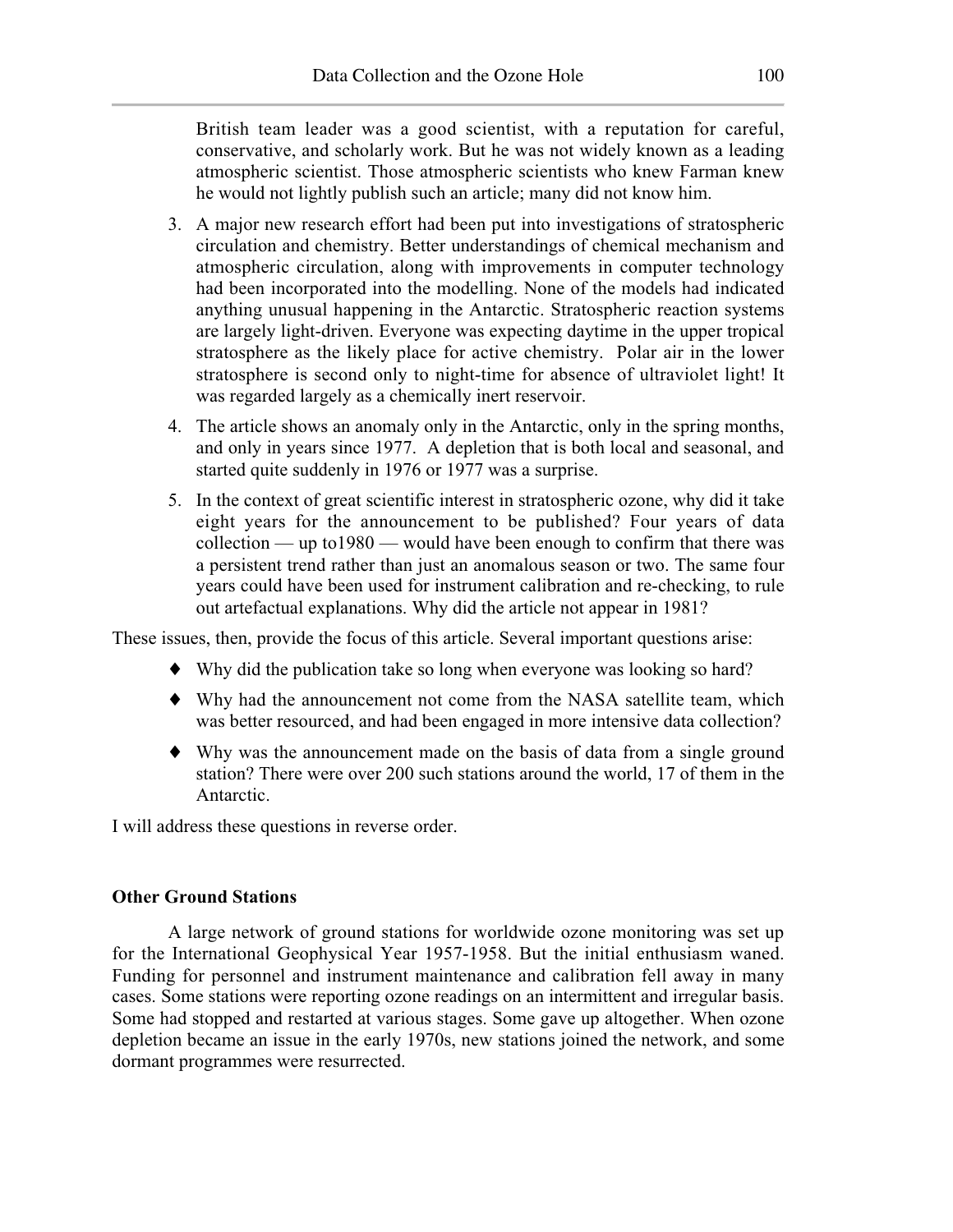Most of the monitoring stations classified as Antarctic are located near or outside the Antarctic Circle. They did not fall within the area affected by the phenomenon, or at least did not consistently do so. From one of these stations, the Japanese Syowa station, there is a conference report from 1984 of anomalously low ozone in the 1983 Austral spring season<sup>3</sup>. It was presented at the time as a singular rather than an ongoing phenomenon.

There are few remaining stations. The French station at Dumont d'Urville was then in a dormant phase, at least as far as reporting ozone readings is concerned. Soviet operations at Mirnyy had been hampered from the start with appalling weather conditions, and they were in the process of relocating most of their Antarctic operations to a more amenable location at Molodezhnaya. Observations from Mirnyy were both sparse and questionably erratic. The ozone monitoring instrument at the American base at the South pole had its own particular problem at the crucial time. That left only the British station at Halley Bay to make the crucial observations.

## **The Satellite Observations**

The satellite programme collected about 140,000 readings per day, covering the whole surface of the Earth. Computing technology was primitive by today's standards. The readings were analysed for quality control purposes, and archived on magnetic tape for distribution to scientists interested in working with the data. Local averaging and graphical presentation were not then within the scope of the software. The ozone maps that we are now familiar with were still some years away.

There is a nice myth with an appropriate moral, which has been widely circulated to explain the failure of the satellite team to discover the Antarctic Ozone Hole. One of several published sources puts it in these terms:

Interestingly, it was discovered that US measuring satellites had not previously signaled the critical trend because their computers had been programmed automatically to reject ozone losses of this magnitude as anomalies far beyond the error range of existing predictive models.<sup>4</sup>

The moral, of course, is to beware of automatic routines, and to be very careful about what you do with outliers.

This story is at best a gross over-simplification, and more probably just plain wrong! Within a year after the publication of the British Antarctic Survey paper, an article by the NASA scientists appeared in *Nature*<sup>5</sup>. It confirms the British data, and clarifies that the phenomenon covers most of the Antarctic continent, and not just the Halley Bay area. No hint of an excuse or explanation is given for the late appearance of their article. But it is clear that computer programs had not 'rejected' anomalously low ozone readings, else they could not have been resurrected for analysis in this article. At the very least, the satellite data had been properly archived!

An account provided by one of the NASA scientists is published elsewhere $6$ . Anomalouly low ozone levels were not rejected, but flagged. Early in 1984, the quality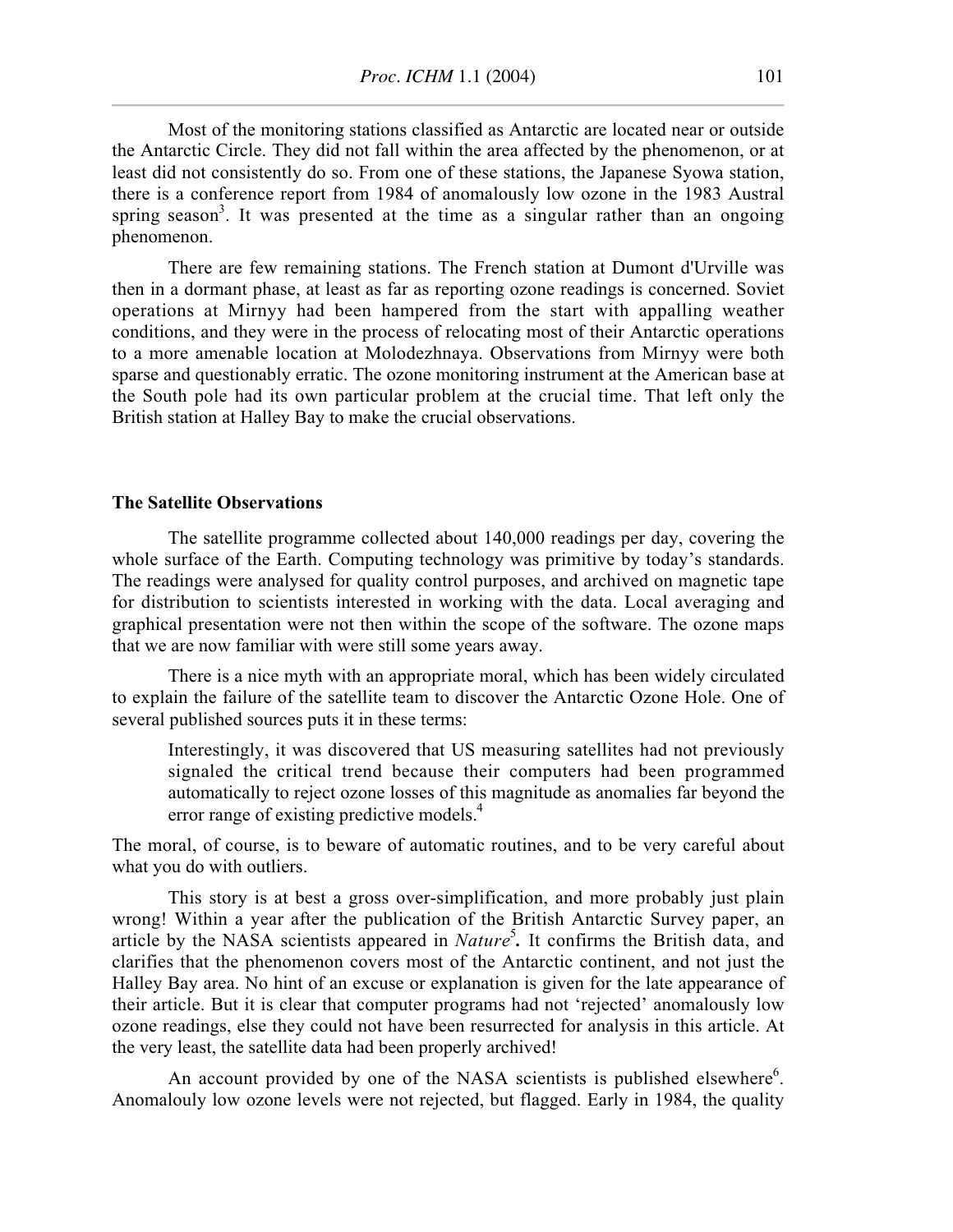control team at NASA had been aware of a cluster of low ozone occurrences in Antarctic readings from September-October 1983. But they thought they were looking at an instrument problem, because their data did not match the normal levels being reported from the American South Pole ground station at the same time. They had only just become convinced that the anomaly was real and not instrumental when the British paper appeared.

So why were ground readings from the South pole being reported as normal when ozone levels clearly were not normal? For a period of several months in 1983, the wavelengths of the South Pole spectrometer were set to the wrong values. The result was an apparently steady ozone level of around 300 dobson units. The South Pole data for the relevant period were later declared 'erroneous and uncorrectable'. I do not know, and do not think I am likely to find out why this happened.

But there is a second, and deeper unanswered question. It concerns the years from 1977 to 1982. It is all very well for NASA to investigate when low ozone is continually flagged in 1983. But what about the previous six years? During those Austral spring seasons, the majority of ozone measurements in the Antarctic were seldom low enough to trigger the low ozone flag. But the ozone levels observed were noticeably lower than the 'normal' minimum for that time and place. There is plenty of room for noticeable anomaly between the 180 unit trigger and the 280 unit lower limit of the usual range of scatter (see fig. 1).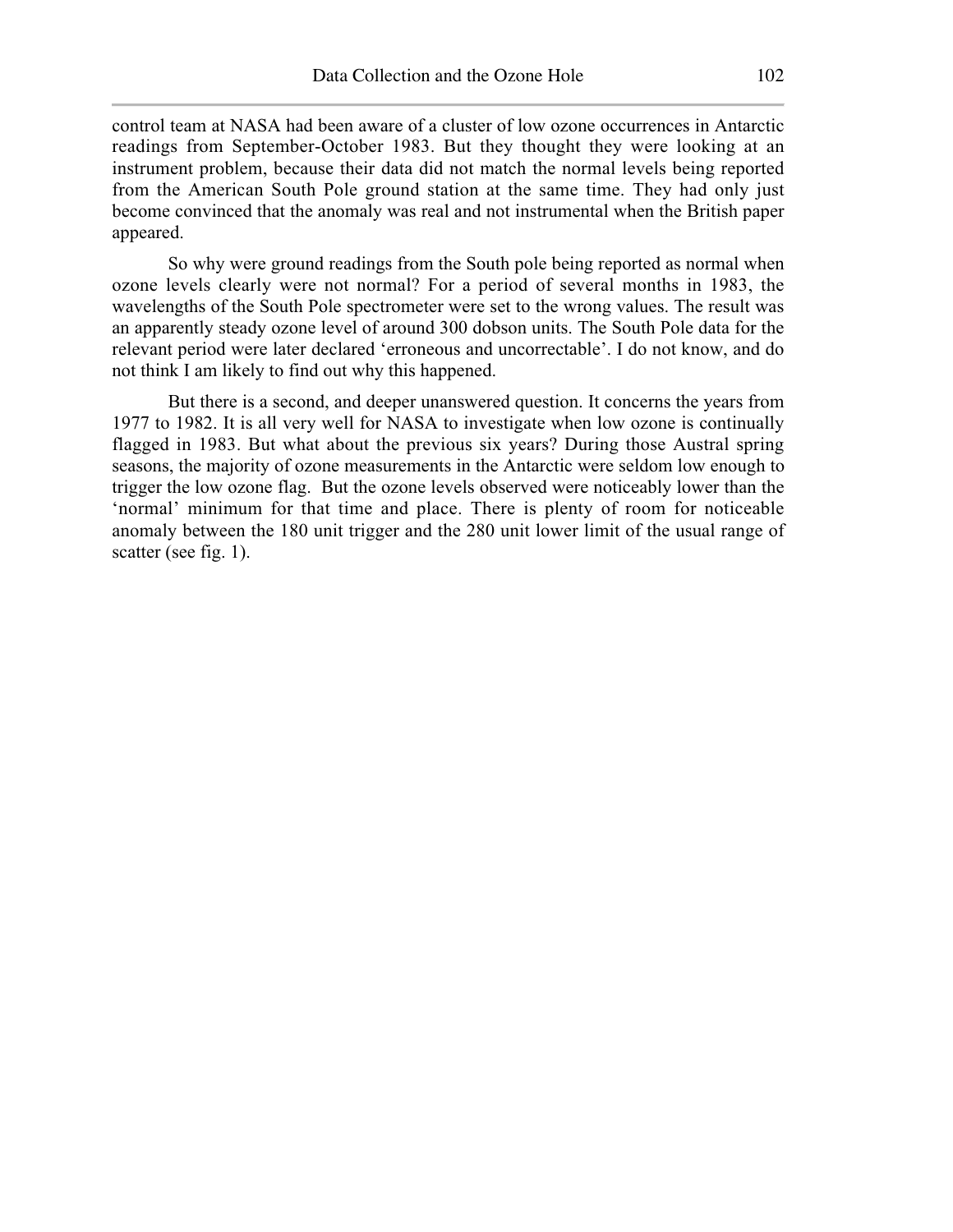

Figure 1: Halley Bay observations compared with satellite "low ozone" flag level.

Again, I do not know the answer. I think it is very mundane. I think nobody noticed because nobody was looking. All of the scientists involved had other priorities and preoccupations. The dataset was too large, and in a format too user unfriendly for a casual overview. It was inaccessible for any analysis that did not take a preconceived point of view. When you knew what to look for, it was not hard to find. But it was not possible to "notice" anything unusual. I will return to this in the concluding section.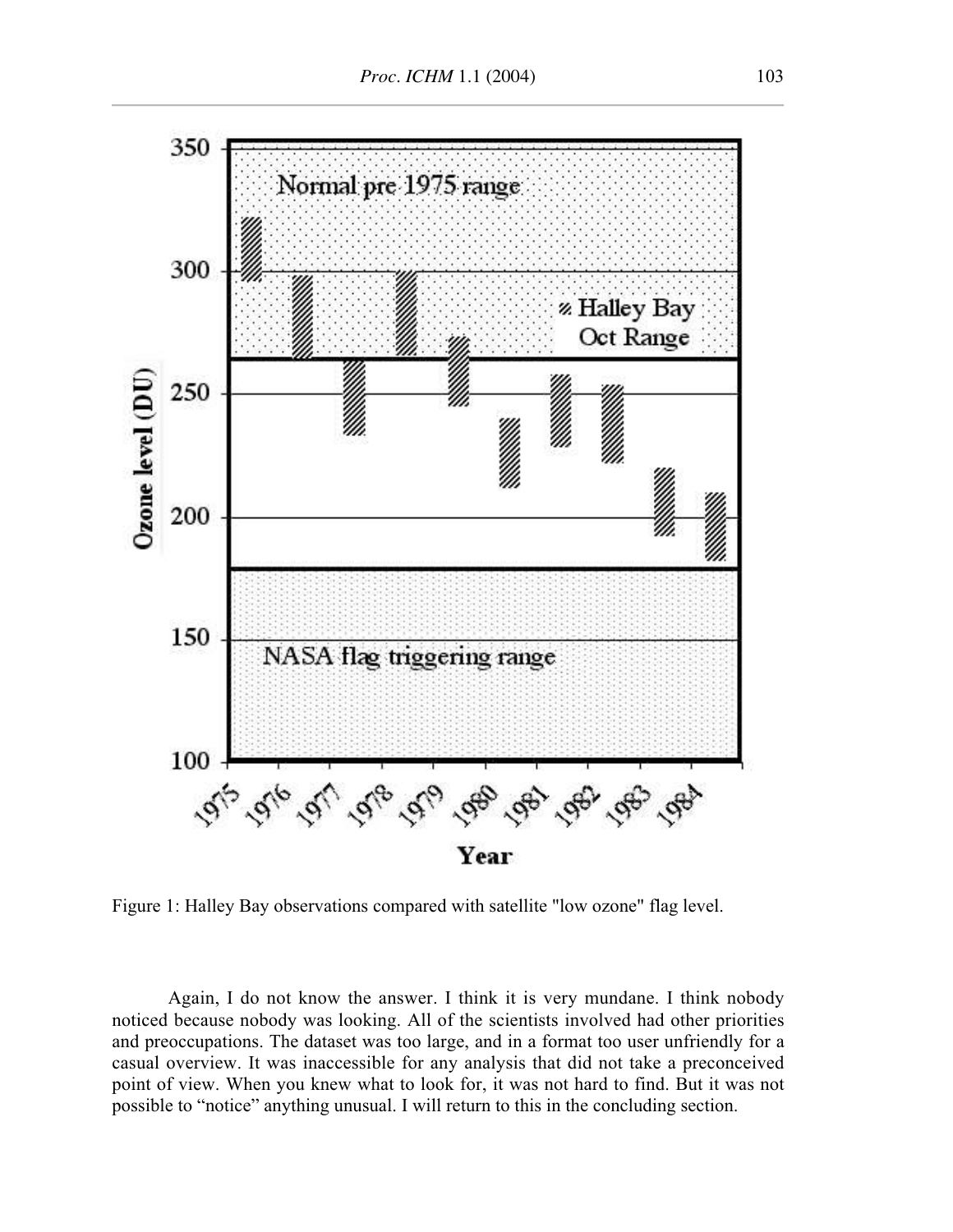#### **The British Antarctic Survey Analysis**

The BAS had maintained the discipline of regular and careful data collection. But the ozone monitoring project had come to be seen as a routine exercise of low-priority.

A lag had developed in entering the data onto the computers at Cambridge, and transforming spectrometer readings into actual ozone levels. About five to seven years' worth of raw data was waiting to be entered and analysed in 1981, including the crucial years when the ozone hole first appeared. The junior authors discovered the anomalous springtime data very quickly when they started to work on this backlog. Farman was not immediately convinced. He was aware of a very unstable and somewhat unpredictable circulation pattern that prevailed in the Antarctic spring, associated with the break-up of the winter polar vortex. He felt that ozone levels might be quite erratic at that time of year. Interestingly, he had previously argued in other publications that autumn levels of Antarctic ozone were the best guide to global ozone depletion because they were particularly stable, and less affected by other factors<sup>7</sup> than any other location.

Farman was a cautious and conservative scientist. He asked for three main things before he would be prepared to publish:

- ♦ results from at least one more spring season to confirm the trend.
- ♦ recalibration and changeover of spectrometers at Halley Bay, to rule out instrumental artefacts
- ♦ a good explanation for why the NASA team had not seen unusual ozone levels.

In the event, spectrometers were swapped, comprehensively ruling out instrumental misbehaviour. Attempts to communicate with the NASA scientists failed. And data from three more seasons not only confirmed the anomaly, but showed it continuing to intensify. The publication went ahead, both later and stronger than it might have been.

#### **Conclusion**

I still think the Antarctic ozone hole could potentially have been announced in 1981 rather than 1985. The BAS team could have saved two years if the data backlog had not developed, and up to another two if the team leader had been a bit less cautious. His caution in the circumstances cannot be seen as inappropriate though, particularly given the failure of the NASA monitoring.

NASA's problems arose from the sheer size and inaccessibility of their data set. Scientists generally, and meteorologists most particularly, usually think that the more data you collect the better. But very large data sets cannot be comprehended by the human mind. Our unique pattern recognition facility cannot be brought to bear. Any attempt to summarize to make things clearer involves making assumptions about the nature of the data. Even local averaging and smoothing, for example, presupposes no significant short wavelength structure.